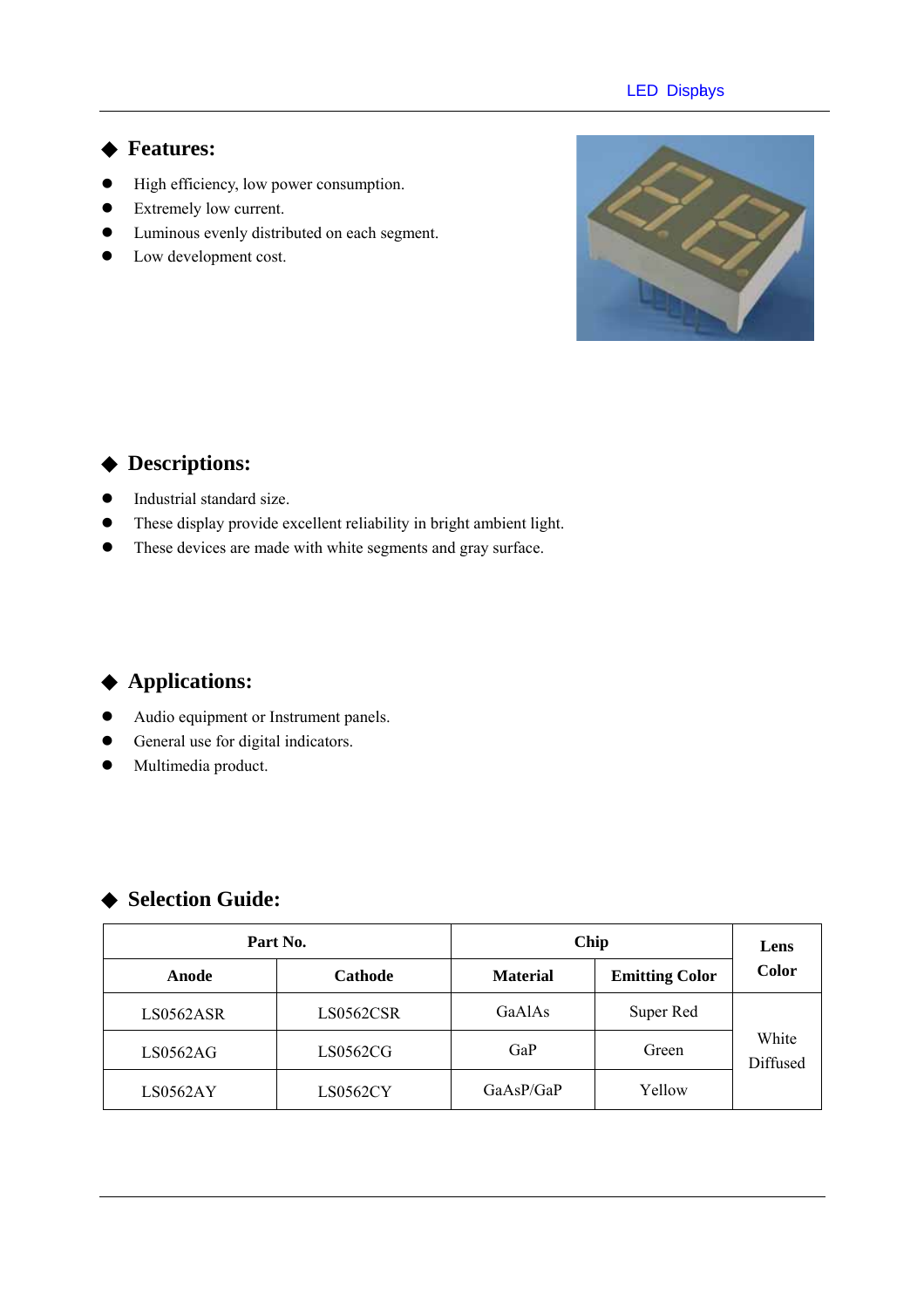| <b>Parameter</b>                                          | <b>Symbol</b> | <b>Super Red</b> | Green       | <b>Yellow</b> | Unit |
|-----------------------------------------------------------|---------------|------------------|-------------|---------------|------|
| <b>Power Dissipation/Segment</b>                          | $P_d$         | 50               | 60          | 60            | mW   |
| Peak Forward Current /Segment<br>(Duty $1/10\omega$ 1KHz) | $I_{FP}$      | 70               | 70          | 70            | mA   |
| Continuous Forward Current<br>/Segment                    | $I_F$         | 20               | 20          | 20            | mA   |
| Recommend use current<br>/Segment                         | $I_F$         | $5 - 10$         | $5 - 10$    | $5 \sim 10$   | mA   |
| Reverse Voltage /Segment                                  | $V_{R}$       | 5                | 5           | 5             | V    |
| <b>Operating Temperature Range</b>                        | Topr          |                  | $-25 - +75$ |               |      |
| <b>Storage Temperature Range</b>                          | <b>Tstg</b>   | $-30 \sim +85$   |             |               |      |
| Solder Temperature                                        | Tsol          | $260 \pm 5$      |             |               |      |

## **Absolute Maximum Rating**  Ta=25

Notes 1 This is the limit current . It is not allowed to use when the product work continuously.

2 It is recommended that the product is driven by TTL,CMOS.

3 Soldering time 5 seconds.

## **Electrical Optical Characteristics**%**Ta=25**℃)

| <b>Parameter</b>   | <b>Symbol</b> |              | <b>Super Red</b>         |      | <b>Green</b> |      | <b>Yellow</b> |              | <b>Test</b>      |   |  |
|--------------------|---------------|--------------|--------------------------|------|--------------|------|---------------|--------------|------------------|---|--|
|                    |               | Typ.         | Max.                     | Typ. | Max.         | Typ. | Max.          | Unit         | <b>Condition</b> |   |  |
| Luminous Intensity | $I_V$         | 8.0<br>$- -$ |                          |      |              |      |               |              |                  |   |  |
| /Segment           |               |              | 4.0                      | $-$  | 4.0          | --   | mcd           | $I_F = 10mA$ |                  |   |  |
| Forward Voltage    | $V_{\rm F}$   |              |                          | 1.85 | 2.3          | 2.2  | 2.5           | 2.0          | 2.5              | V |  |
| /Segment           |               |              |                          |      |              |      |               |              | $I_F = 20mA$     |   |  |
| Reverse Current    | $I_R$         |              | 50                       |      | 50           | --   | 50            | uA           | $V_R = 5V$       |   |  |
| /Segment           |               | --           |                          |      |              |      |               |              |                  |   |  |
| Dominant           | d             | 645          | --                       | 565  | --           | 585  | --            | nm           | $I_F = 20mA$     |   |  |
| Wavelength         |               |              |                          |      |              |      |               |              |                  |   |  |
| Spectral Line Half |               | 30           |                          | 30   |              | 30   |               |              |                  |   |  |
| Width              |               |              | $\overline{\phantom{a}}$ |      | --           |      | --            | nm           | $I_F = 20mA$     |   |  |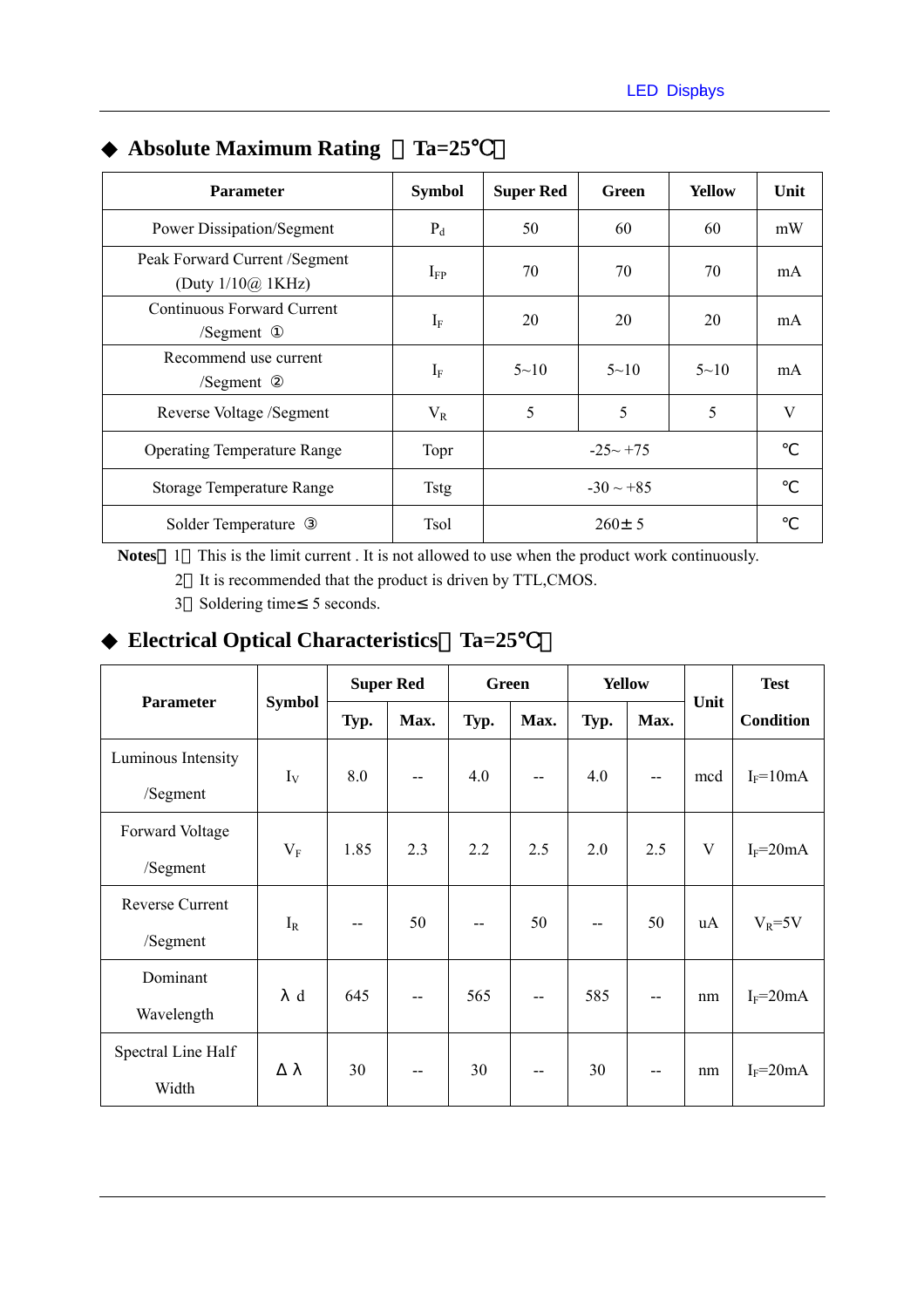#### **Package Dimensions:**



#### **NOTES**:

- All dimensions are in millimetres (mm)
- Tolerance is  $\pm 0.25$ mm unless otherwise noted

### **Internal Circuit:**

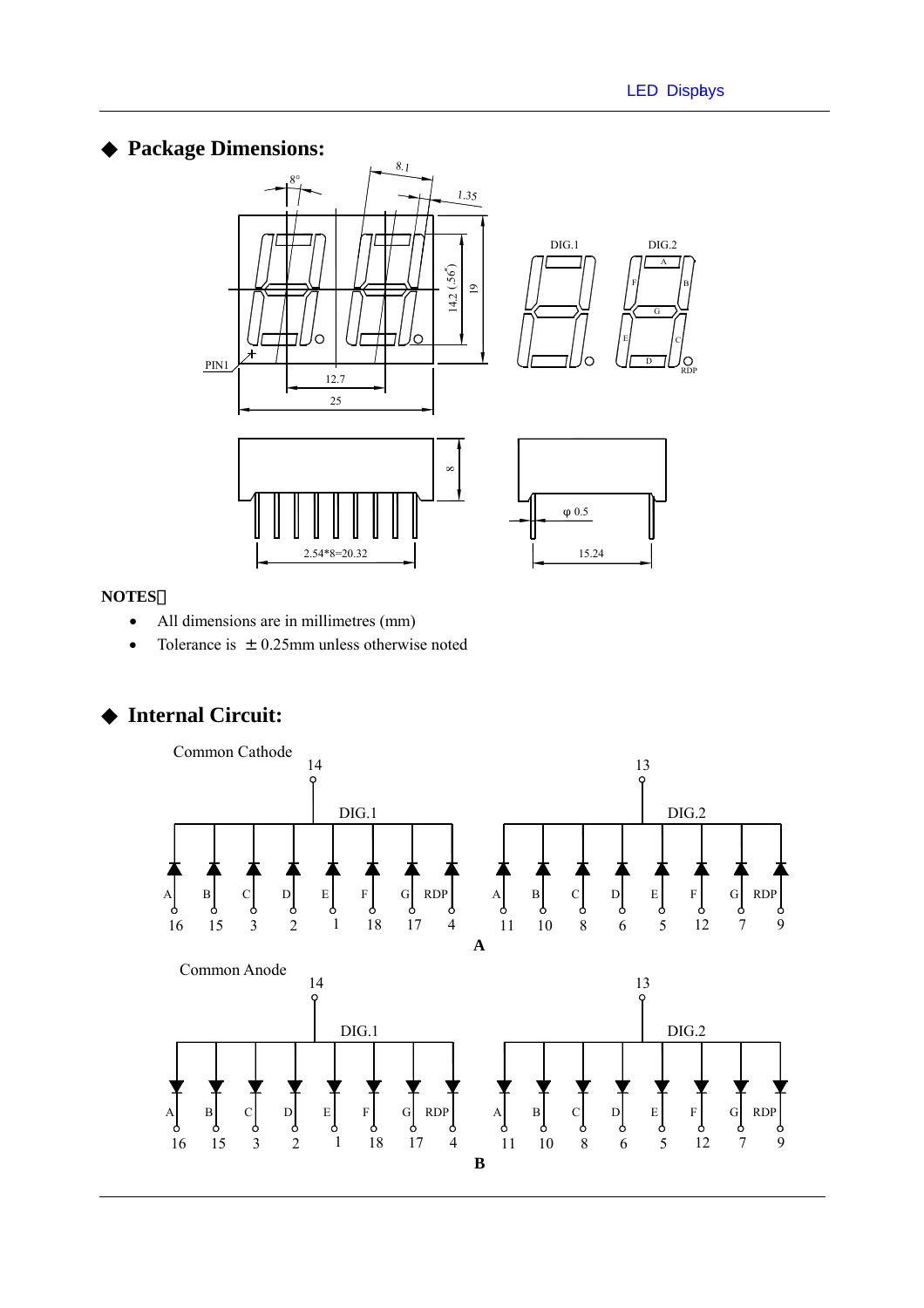B

C

G

A

D

F

DIG.1 DIG.2

E

RDP

Ō

## **Package Dimensions:**



# 0.5

#### **NOTES**:

- All dimensions are in millimetres (mm)
- Tolerance is  $\pm$  0.25mm unless otherwise noted

## **Internal Circuit:**

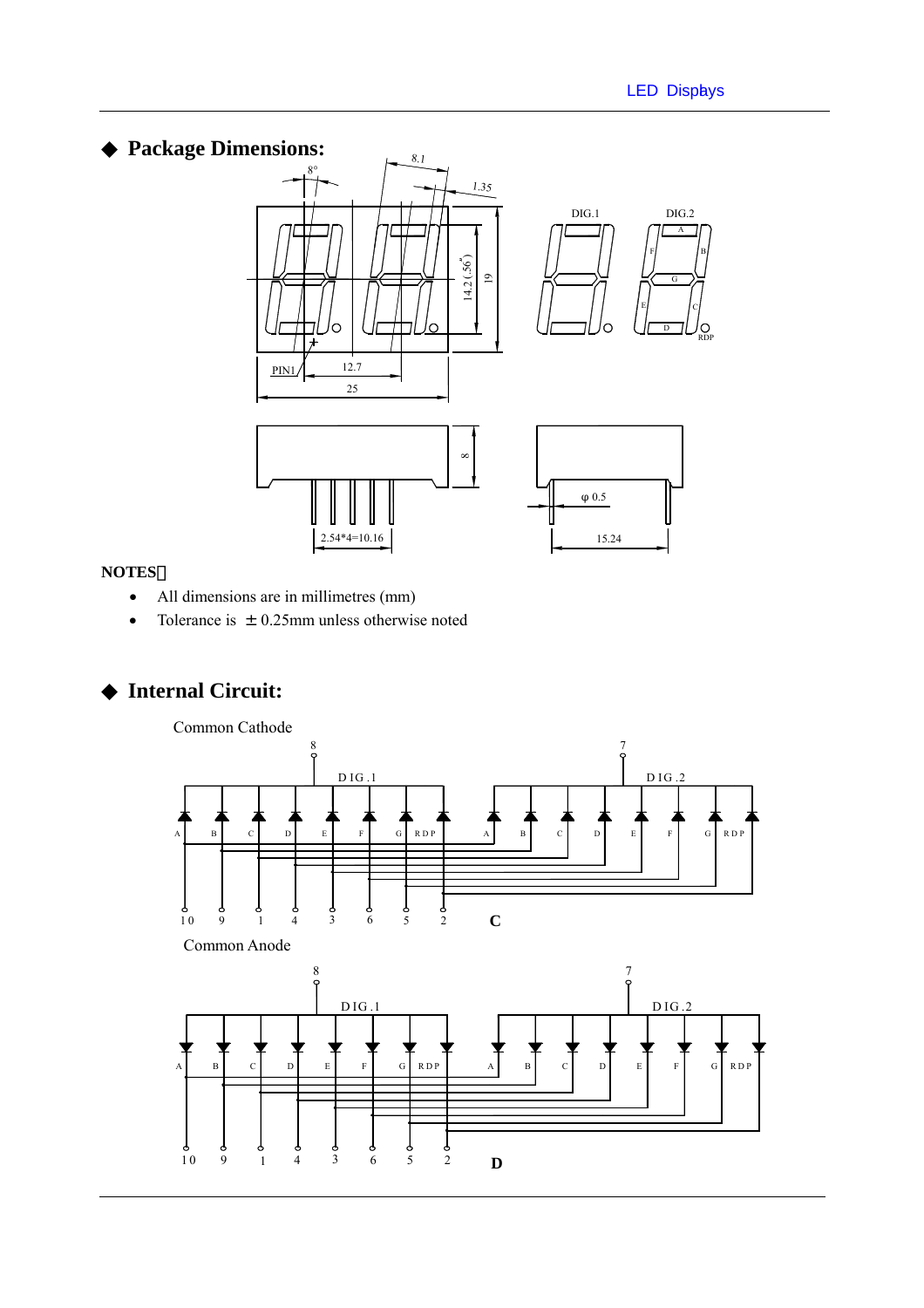## **Package Dimensions:**



#### **NOTES**:

- All dimensions are in millimetres (mm)
- Tolerance is  $\pm$  0.25mm unless otherwise noted

## **Internal Circuit:**